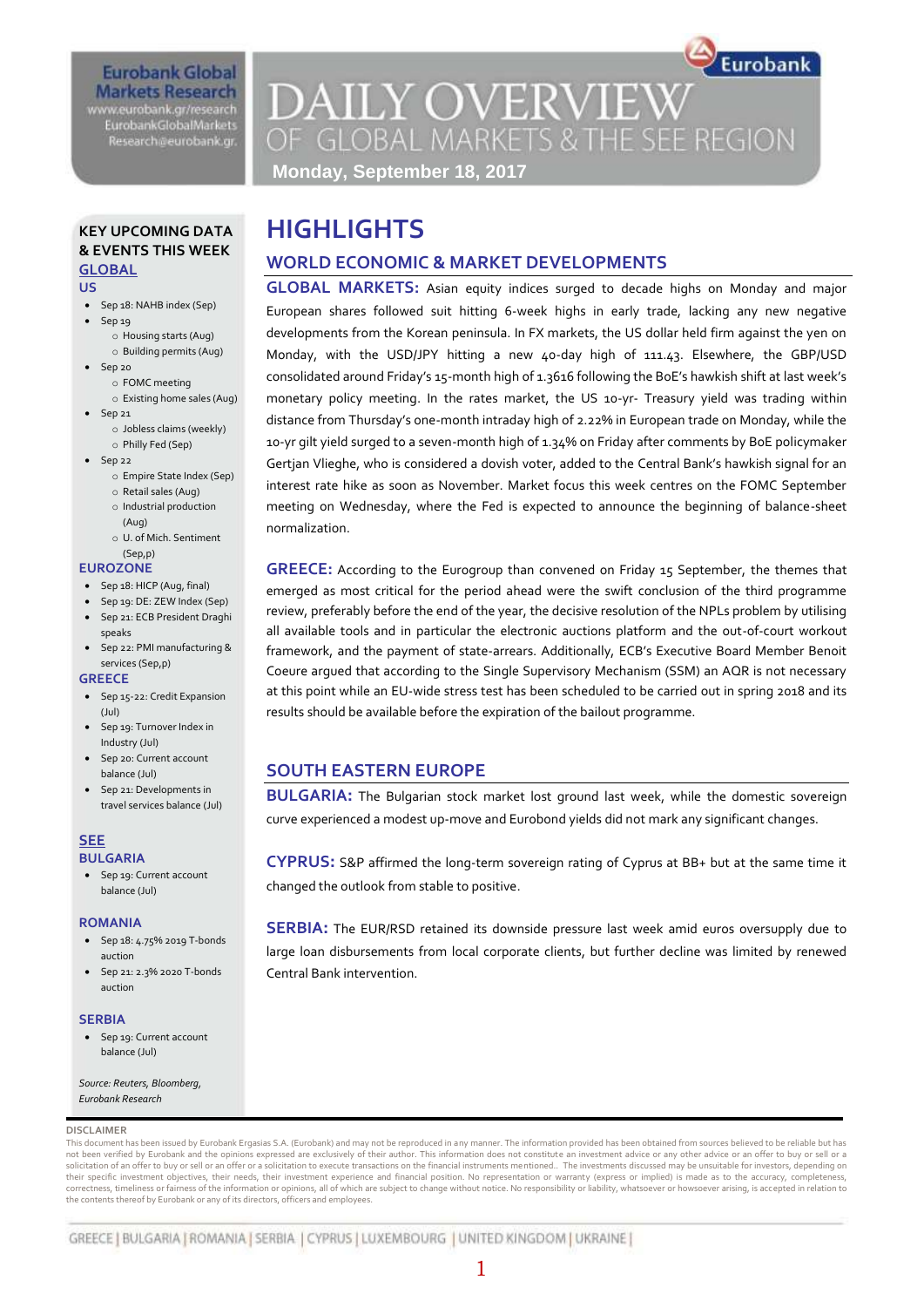## **Eurobank Global Markets Research**

September 18, 2017







*Source: Reuters, Bloomberg, Eurobank Research*

# **Latest world economic & market developments**

**GLOBAL MARKETS & THE SEE REGION** 

#### **GLOBAL MARKETS**

**AILY OVERVIEW** 

Asian equity indices surged to decade highs on Monday and major European shares followed suit hitting 6-week highs in early trade, lacking any new negative developments from the Korean peninsula. In FX markets, the US dollar held firm against the yen on Monday, with the USD/JPY hitting a new 40-day high of 111.43. On top of stronger-than-expected US inflation data and easing concerns about the impact of Hurricanes Harvey and Irma on the US economy, political uncertainty must also have weighed on the Japanese currency, as Japanese Prime Minister Shinzo Abe is reportedly considering to call snap elections in the following month so as to take advantage of the recent rebound in his popularity after a cabinet reshuffle in early August. Elsewhere, the GBP/USD consolidated around Friday's 15 month high of 1.3616 following the BoE's hawkish shift at last week's monetary policy meeting. In the rates market, the US 10-yr- Treasury yield was trading within distance from Thursday's one-month intraday high of 2.22% in European trade on Monday, while the 10-yr gilt yield surged to a seven-month high of 1.34% on Friday after comments by BoE policymaker Gertjan Vlieghe, who is considered a dovish voter, added to the Central Bank's hawkish signal for an interest rate hike as soon as November, before retreating to levels around 1.31% at the time of writing in European trade. Market focus this week centres on the FOMC September meeting on Wednesday, where the Fed is expected to announce the beginning of balance-sheet normalization, at a pace of USD10bn initially and a gradual increase to USD50bn over time. The post-meeting statement and the updated Summary of Economic Projections will probably lure investors' attention, although we do not envisage any significant adjustments made to the FOMC's economic and interest rate outlook for the medium term.

#### [okosma@eurobank.gr](mailto:okosma@eurobank.gr)

Eurobank

#### **GREECE**

The Eurogroup that convened on Friday 15 September discussed, among others, the progress in the implementation of the  $3^{rd}$  Economic Adjustment Programme and in particular the pending items from the 2nd programme review and plans related to the upcoming 3rd review of the programme. The themes that emerged as most critical for the period ahead were the swift conclusion of the third programme review, preferably before the end of the year, the decisive resolution of the NPLs problem by utilising all available tools and in particular the electronic auctions platform and the out-of-court workout framework, and the payment of state-arrears. With regard to the latter, it was noted that the data available at the moment are not yet adequate to determine the extent to which Greece has fulfilled its obligation to cover state arrears of  $\epsilon$ 1.2bn in the past few months ( $\epsilon$ 0.8bn from the first sub-tranche released in June and €0.4bn from own sources) and thus the issue will be re-examined in October so that the remaining sub-tranche of  $\epsilon$ 0.8 can be disbursed before the 31<sup>st</sup> October deadline expires. As regards the potential need for additional fiscal measures in 2018 in order to reach the 3.5% of GDP primary surplus target, the Greek FinMin appeared reassuring claiming that any potential shortfall in income tax revenue will be counterbalanced by VAT revenue. With respect to the IMF's potential request for an Asset Quality Review (AQR) and stress test for Greek banks, ECB's Executive Board Member Benoit Coeure argued that according to the Single Supervisory Mechanism (SSM) – the competent authority to decide on such matters in the Eurosystem – an AQR is not necessary at this point while an EU-wide stress test has been scheduled to be carried out in spring 2018 and its results should be available before the expiration of the bailout programme. In other news, according to press, a mission representing the Ministry of Energy and the Pubic Power Corporation (PPC) is scheduled to meet today in Brussels members from the EC Competition and Energy Directorates-General in order to discuss PPC's proposal for the sale of 40% of its lignite-fired production units. The market test for the said proposal is scheduled to take place in mid-October.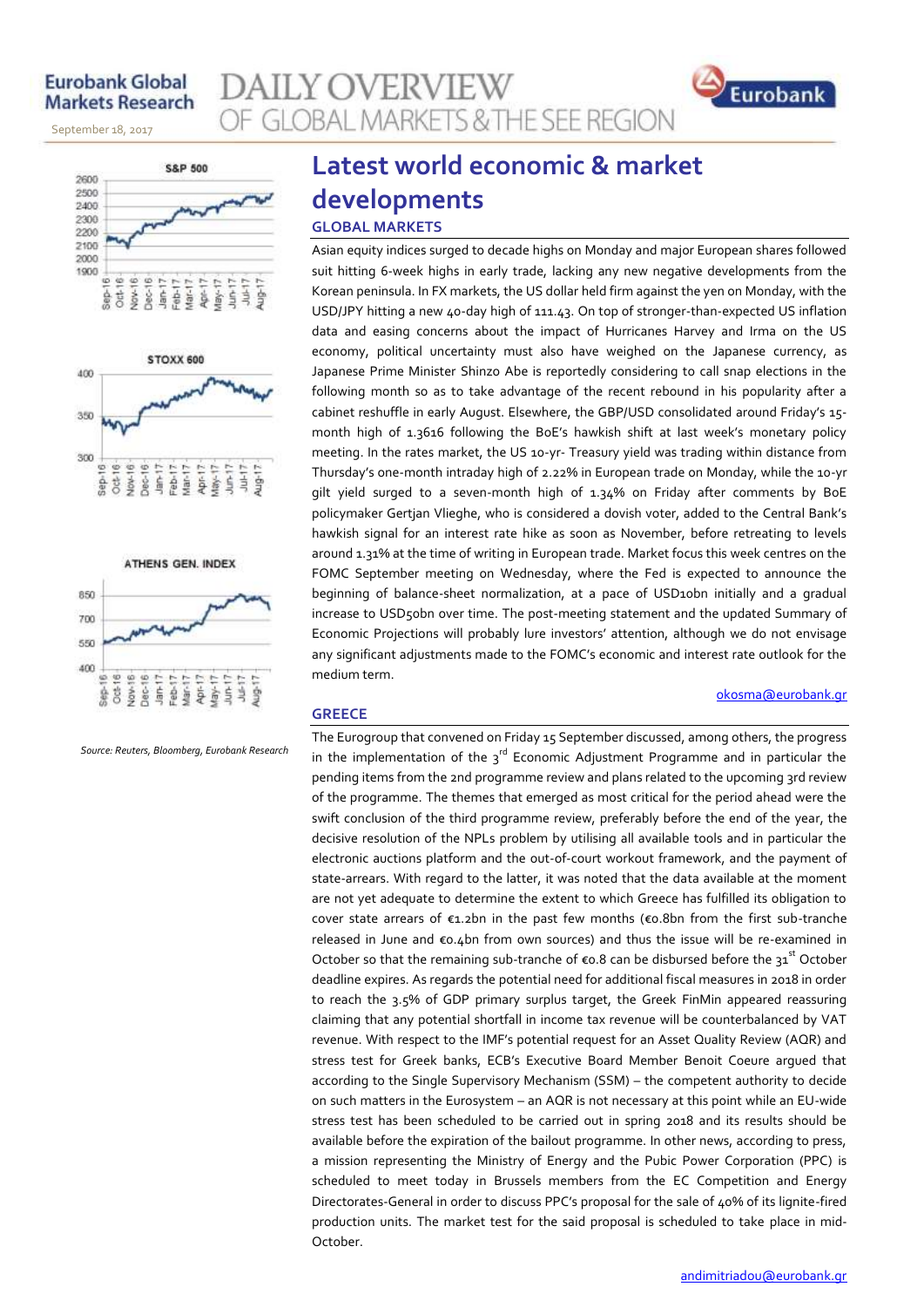### **Eurobank Global Markets Research**

November 14, 2013

September 18, 2017

| <b>BULGARIA: Indicators</b> | 2015   | 2016         | 2017f  |
|-----------------------------|--------|--------------|--------|
| Real GDP growth %           | 3.6    | 3.4          | 3.6    |
| CPI (pa, yoy %)             | $-0.1$ | -0.8         | 1.9    |
| <b>Budget Balance/GDP*</b>  | $-2.8$ | 16           | $-1.4$ |
| Current Account/GDP         | $-0.1$ | 42           | 2.0    |
| <b>EUR/BGN</b> (eop)        |        | 1.9558       |        |
|                             | 2016   | current 2017 |        |
| Policy Rate (eop)           |        |              |        |

*\* on a cash basis*

*Source: Reuters, Bloomberg, Eurobank Research, National Authorities*

| <b>CYPRUS: Indicators</b>  | 2015   | 2016   | 2017f  |
|----------------------------|--------|--------|--------|
| Real GDP growth %          | 17     | 28     | 3.0    |
| HICP (pa, yoy %)           | $-1.5$ | $-12$  | 1.2    |
| <b>Budget Balance/GDP*</b> | n 1    | 04     | 0.2    |
| Current Account/GDP        | $-3.0$ | $-5.7$ | $-5.9$ |
| FSA 20                     |        |        |        |

*Source: Reuters, Bloomberg, Eurobank Research, National Authorities*

| <u>,,,,,,,,,,,,,,,,</u><br>. |  |  |  | $\sim$ |  |
|------------------------------|--|--|--|--------|--|
|                              |  |  |  |        |  |
|                              |  |  |  |        |  |
|                              |  |  |  |        |  |

| <b>ROMANIA: Indicators</b> | 2015   | 2016    | 2017f  |
|----------------------------|--------|---------|--------|
| Real GDP growth %          | 3.7    | 4.8     | 5.0    |
| CPI (pa, yoy %)            | $-0.6$ | $-1.6$  | 1.4    |
| Budget Balance/GDP *       | $-1.9$ | $-24$   | $-3.7$ |
| Current Account/GDP        | $-1.1$ | $-22$   | $-3.0$ |
| <b>EUR/RON</b> (eop)       | 4.48   | 4.54    | 4.62   |
|                            | 2016   | current | 2017   |
| Policy Rate (eop)          | 1.75   | 1.75    | 1.75   |

*\* on a cash basis*

*Source: Reuters, Bloomberg, Eurobank Research, National Authorities*

| <b>SERBIA: Indicators</b> | 2015                                           | 2016    | <b>2017f</b> |  |  |  |  |  |  |  |
|---------------------------|------------------------------------------------|---------|--------------|--|--|--|--|--|--|--|
| Real GDP growth %         | 0.8                                            | 28      | 3.0          |  |  |  |  |  |  |  |
| CPI (pa, yoy %)           | 14                                             | 11      | 3.3          |  |  |  |  |  |  |  |
| <b>Budget Balance/GDP</b> | $-3.7$                                         | $-1.3$  | $-0.5$       |  |  |  |  |  |  |  |
| Current Account/GDP       | $-47$                                          | -40     | -40          |  |  |  |  |  |  |  |
| EUR/RSD (eop)             | 121.38                                         | 123.40  | 122.0        |  |  |  |  |  |  |  |
|                           | 2016                                           | current | 2017         |  |  |  |  |  |  |  |
| Policy Rate (eop)         | 4.00                                           | 3.75    | 3.75         |  |  |  |  |  |  |  |
|                           | Source: Reuters, Bloomberg, Eurobank Research, |         |              |  |  |  |  |  |  |  |

*National Authorities*



| <b>Credit Ratings</b> |                 |              |             |  |  |  |  |  |  |
|-----------------------|-----------------|--------------|-------------|--|--|--|--|--|--|
| L-T ccy               | Moody's         | <b>Fitch</b> |             |  |  |  |  |  |  |
| <b>SERBIA</b>         | Ba <sub>3</sub> | RR-          | RR-         |  |  |  |  |  |  |
| <b>ROMANIA</b>        | Baa3            | RRR-         | RRR-        |  |  |  |  |  |  |
| <b>BULGARIA</b>       | Baa2            | $BB+$        | <b>BBB-</b> |  |  |  |  |  |  |
| <b>CYPRUS</b>         | R1              | RR+          | RR-         |  |  |  |  |  |  |

*Source: Reuters, Bloomberg, Eurobank Research*

## **Latest economic & market developments in the CESEE region**

#### **BULGARIA**

**AILY OVERVIEW** 

OF GLOBAL MARKETS & THE SEE REGION

The Bulgarian stock market lost ground last weak led by losses in the main blue-chip SOFIX index, which erased 3.50% of its value ending at 680.83 points. Moreover, Friday marked the  $\tau^{\text{th}}$  consecutive daily drop in the said index, which was primarily triggered by the recent rebalancing of the constituents. The weekly trading volume reached  $\epsilon$  4.5mn, which was slightly below the previous week's turnover. Separately, the domestic sovereign curve experienced a modest up-move, led by the 8 year tenor rising by 4-5 basis points. Eurobond yields did not mark any significant changes, with the largest being a 4.5 basis points decrease in bonds maturing in 2028. Following an empty auction calendar in August, the Ministry of Finance will offer 7.5 year bonds on the  $25<sup>th</sup>$  of September totaling BGN 80M.

[RSRaychev@postbank.bg](mailto:RSRaychev@postbank.bg)

Eurobank

#### **CYPRUS**

In line with market expectations, S&P affirmed on Friday the long-term sovereign rating of Cyprus at BB+. However, at the same time it changed the outlook from stable to positive. According to S&P, the positive outlook reflects that the agency could raise the ratings on Cyprus over the next 12 months if budgetary consolidation continues unabated, and the economy continues to recover toward pre-crisis output levels. The agency currently forecasts GDP growth to average 3% in 2017-2020, as investments and employment recover, and services exports continue to perform well. As things stand at this point, the divergence of views, between rating agencies on the sovereign rating of Cyprus, remains. Currently, the distance from investment grade status is one notch for S&P (currently at BB+, last upgrade in mid-March) and three notches for Moody's (currently at Ba3, last upgrade in late July), Fitch (currently at BB-) as well as for DBRS (currently at BB Low, last upgrade in early June by two notches). The next round of reviews by the rating agencies is scheduled for autumn-winter of 2017, with Fitch expected on October 20, Moody's on November 17, DBRS no December 1. It worth noting that S&P was the first rating agency to downgrade Cyprus to junk status in January 2012. As a result, ECB's waiver for government bonds' eligibility for Euro system financing has been lifted as of April  $1<sup>st</sup>$ , 2016 and Cyprus no longer qualifies for the PSPP program. The waiver allowed these instruments to be used in Euro system monetary policy operations despite the fact that they did not fulfill minimum credit rating requirements. Nevertheless, medium-term Cypriot bond yields have been on a declining trend since March 2016, while Cyprus enjoys uninterrupted access to international markets. In late June, Cyprus tapped international markets with a new 7Y-Eurobond for the second time after exiting from the Economic Adjustment Programme in March 2016, at the lowest cost ever achieved in a benchmark bond issuance in the history of the Republic.

[igkionis@eurobank.gr](mailto:igkionis@eurobank.gr)

#### **SERBIA**

The EUR/RSD retained its downside pressure last week amid euros oversupply due to large loan disbursements from local corporate clients. An attempt to breach the 119.00 level was a trigger for the National Bank of Serbia (NBS) to buy €60mn last week. In more detail, the EUR/RSD had hit a new three-year low of 118.80/00 on Thursday, before NBS intervened directly in the FX market and stabilized the pair that continued to trade just above 119.00 until the end of the week. On a yearly basis, NBS has bought more than €1bn in order to avert sharp one-day rises of the local currency, whereas on the other side has sold € 345mn. From a technical perspective, strong support still lies at 119.00 as the dinar's gains are limited by the prospect of new Central Bank intention.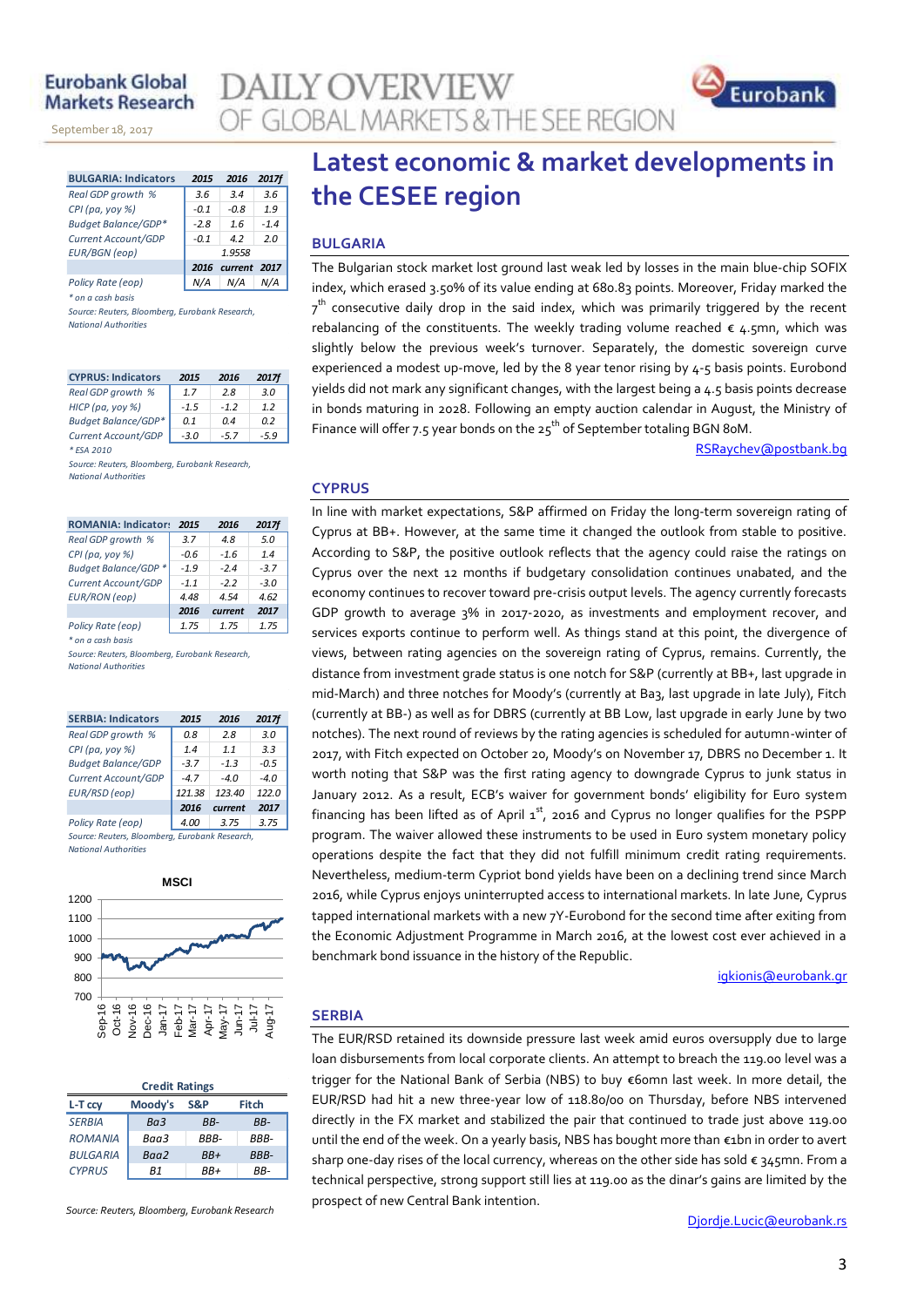## **Eurobank Global Markets Research**

Eurobank OF GLOBAL MARKETS & THE SEE REGION

September 18, 2017

| PICIHDEL TO, ZOT/    |                       |      |             |                |        |         |             |                         |      |              |                 |                    |      |         |             |
|----------------------|-----------------------|------|-------------|----------------|--------|---------|-------------|-------------------------|------|--------------|-----------------|--------------------|------|---------|-------------|
|                      | <b>GLOBAL MARKETS</b> |      |             |                |        |         |             |                         |      |              |                 |                    |      |         |             |
| <b>Stock markets</b> |                       |      |             | <b>FOREX</b>   |        |         |             | <b>Government Bonds</b> |      |              |                 | <b>Commodities</b> |      |         |             |
|                      | Last                  | ΔD   | <b>AYTD</b> |                | Last   | AD      | <b>AYTD</b> | (yields)                | Last | <b>ADbps</b> | <b>AYTD bps</b> |                    | Last | ΔD      | <b>AYTD</b> |
| S&P 500              | 2500.23               | 0.2% | 11.7%       | <b>EUR/USD</b> | 1.1949 | 0.0%    | 13.6%       | $UST - 10vr$            | 2.21 |              | $-23$           | GOLD               | 1315 | $-0.4%$ | 14.1%       |
| Nikkei 225           | 19909.50              | 0.5% | 4.2%        | GBP/USD        | 1.3549 | $-0.3%$ | 9.6%        | Bund-10vr               | 0.44 |              | 24              | <b>BRENT CRUDE</b> | 56   | 0.0%    | $-2.1%$     |
| <b>STOXX 600</b>     | 382.46                | 0.5% | 5.8%        | USD/JPY        | 111.29 | $-0.4%$ | 5.1%        | $JGB - 10vr$            | 0.03 | 0            |                 | LMEX               | 3111 | 0.1%    | 17.0%       |
|                      |                       |      |             |                |        |         |             |                         |      |              |                 |                    |      |         |             |

DAILY OVERVIEW

## **CESEE MARKETS**

| <b>SERBIA</b>                | <b>ROMANIA</b> |                |                 |                       |              |                  | <b>BULGARIA</b> |                       |                    |              |                 |  |
|------------------------------|----------------|----------------|-----------------|-----------------------|--------------|------------------|-----------------|-----------------------|--------------------|--------------|-----------------|--|
| <b>Money Market</b>          |                |                |                 | <b>Money Market</b>   |              |                  |                 | <b>Money Market</b>   |                    |              |                 |  |
| <b>BELIBOR</b>               | Last           | <b>ADbps</b>   | ∆YTD bps        | <b>ROBOR</b>          | Last         | <b>ADbps</b>     | ∆YTD bps        | <b>SOFIBOR</b>        | Last               | <b>ADbps</b> | <b>∆YTD bps</b> |  |
| T/N                          | 2.73           | 0              | $-27$           | O/N                   | 0.51         | $-1$             | -5              | <b>LEONIA</b>         | 0.01               | 0            | 1               |  |
| 1-week                       | 2.85           | 0              | $-32$           | 1-month               | 0.7          | $\mathbf{1}$     | $-6$            | 1-month               | $-0.16$            | 0            | $\mathbf{1}$    |  |
| 1-month                      | 3.06           | $-1$           | $-29$           | 3-month               | $\mathbf{1}$ | $\overline{2}$   | 10              | 3-month               | $-0.08$            | $-1$         | $-1$            |  |
| 3-month                      | 3.33           | $-4$           | $-14$           | 6-month               | 1.17         | $\overline{2}$   | 6               | 6-month               | 0.05               | $\it{O}$     | $-3$            |  |
| 6-month                      | 3.54           | $-1$           | $-12$           | 12-month              | 1.36         | $\overline{a}$   | 11              | 12-month              | 0.38               | 0            | $-3$            |  |
| <b>RS Local Bonds</b>        |                |                |                 | <b>RO Local Bonds</b> |              |                  |                 | <b>BG Local Bonds</b> |                    |              |                 |  |
|                              | Last           | <b>ADbps</b>   | ∆YTD bps        |                       | Last         | <b>ADbps</b>     | ∆YTD bps        | (yields)              | Last               | <b>ADbps</b> | <b>AYTD bps</b> |  |
| 3Y RSD                       | 4.51           | $^{\rm -1}$    | $-53$           | 3Y RON                | 1.43         | 0                | $-19$           | 3Y BGN                | $-0.19$            | 0            | $-34$           |  |
| 5Y RSD                       | 4.94           | 0              | $-41$           | 5Y RON                | 2.26         | 0                | $-26$           | 5Y BGN                | 0.05               | 0            | $-45$           |  |
| 7Y RSD                       | 5.21           | $-12$          | $-48$           | 10Y RON               | 3.56         | 0                | -9              | 10Y BGN               | 1.41               | 0            | $-50$           |  |
| <b>RS Eurobonds</b>          |                |                |                 | <b>RO Eurobonds</b>   |              |                  |                 | <b>BG Eurobonds</b>   |                    |              |                 |  |
|                              | Last           | <b>ADbps</b>   | ∆YTD bps        |                       | Last         | <b>ADbps</b>     | ∆YTD bps        |                       | Last               | <b>ADbps</b> | <b>∆YTD bps</b> |  |
| USD Nov-17                   | 1.60           | 7              | $-73$           | <b>EUR Oct-25</b>     | 1.57         | #N/A N/A         | $-57$           | <b>EUR Mar-22</b>     | 0.17               | 0            | $-70$           |  |
| <b>USD Nov-24</b>            | 6.31           | $\overline{2}$ | $-11$           | USD Jan-24            | 2.87         | 0                | $-102$          | <b>EUR Sep-24</b>     | 0.88               | 0            | $-80$           |  |
|                              |                |                |                 |                       |              |                  |                 |                       |                    |              |                 |  |
| <b>CDS</b>                   |                |                |                 | <b>CDS</b>            |              |                  |                 | CDS                   |                    |              |                 |  |
|                              | Last           | <b>ADbps</b>   | <b>AYTD bps</b> |                       | Last         | <b>ADbps</b>     | <b>AYTD bps</b> |                       | Last               | <b>ADbps</b> | <b>AYTD bps</b> |  |
| 5-year                       | 126            | $-1$           | $-82$           | 5-year                | 95           | 0                | $-14$           | 5-year                | 100                | 0            | $-52$           |  |
| 10-year                      | 176            | $-1$           | $-79$           | 10-year               | 141          | 0                | $-11$           | 10-year               | 150                | 0            | $-44$           |  |
| <b>STOCKS</b>                |                |                |                 | <b>STOCKS</b>         |              |                  |                 | <b>STOCKS</b>         |                    |              |                 |  |
|                              | Last           | AD             | <b>AYTD</b>     |                       | Last         | ΔD               | <b>AYTD</b>     |                       | Last               | ΔD           | <b>AYTD</b>     |  |
| BELEX15                      | 730.0          | $-0.01%$       | 1.76%           | <b>BET</b>            | 8041.2       | 0.35%            | 13.49%          | <b>SOFIX</b>          | 661.1              | $-2.91%$     | 12.72%          |  |
| <b>FOREX</b>                 |                |                |                 | <b>FOREX</b>          |              |                  |                 | <b>FOREX</b>          |                    |              |                 |  |
|                              | Last           | ΔD             | <b>AYTD</b>     |                       | Last         | ΔD               | <b>AYTD</b>     |                       | Last               | ΔD           | <b>AYTD</b>     |  |
| <b>EUR/RSD</b>               | 119.14         | 0.05%          | 3.62%           | <b>EUR/RON</b>        | 4.6002       | 0.05%            | $-1.33%$        | USD/BGN               | 1.6369             | 0.03%        | 13.53%          |  |
|                              | BELEX15 Index  |                |                 |                       |              | <b>BET Index</b> |                 |                       | <b>SOFIX Index</b> |              |                 |  |
| 800                          |                |                |                 | 9400                  |              |                  |                 | 800                   |                    |              |                 |  |
| 750                          |                |                |                 | 8900<br>8400          |              |                  |                 | 700                   |                    |              |                 |  |
| 700                          |                |                |                 | 7900                  |              |                  |                 | 600                   |                    |              |                 |  |
| 650                          |                |                |                 | 7400                  |              |                  |                 |                       |                    |              |                 |  |
| 600                          |                |                |                 | 6900<br>6400          |              |                  |                 | 500                   |                    |              |                 |  |
| 550                          |                |                |                 | 5900                  |              |                  |                 | 400                   |                    |              |                 |  |
|                              |                |                |                 |                       | $Jan-17$     | Mar-17           | Jul-17          | $Sep-16$              | $Jan-17$           | Mar-17       | $Jul-17$        |  |
| $Sep-16$                     | Dec-16         | Mar-17         | $J$ un-17       | $Sep-16$              | Nov-16       | May-17           |                 | Nov-16                |                    | $May-17$     |                 |  |
|                              |                |                |                 |                       |              |                  |                 |                       |                    |              |                 |  |
| <b>EUR/RSD</b><br>126 $\tau$ |                |                |                 | <b>EUR/RON</b>        |              |                  |                 |                       | <b>USD/BGN</b>     |              |                 |  |
| 124                          |                |                |                 | 4.65<br>4.60          |              |                  |                 | 1.90<br>1.85          |                    |              |                 |  |
|                              |                |                |                 | 4.55                  |              |                  |                 | 1.80                  |                    |              |                 |  |
| 122                          |                |                |                 | 4.50                  |              |                  |                 | 1.75                  |                    |              |                 |  |
| 120                          |                |                |                 | 4.45                  |              |                  |                 | 1.70                  |                    |              |                 |  |
| 118                          |                |                |                 | 4.40                  |              |                  |                 | 1.65                  |                    |              |                 |  |
|                              |                |                |                 | 4.35                  |              |                  |                 | 1.60                  |                    |              |                 |  |
| $Sep-16$                     | Dec-16         | $Mar-17$       | $J$ un-17       | $Sep-16$              | Dec-16       | Mar-17           | $Jun-17$        | $Sep-16$              | Dec-16             | Mar-17       | $J$ un-17       |  |
|                              |                |                |                 |                       |              |                  |                 |                       |                    |              |                 |  |

*Source: Reuters, Bloomberg, Eurobank Economic Analysis and Financial Markets Research Data updated as of 13:00 EEST*